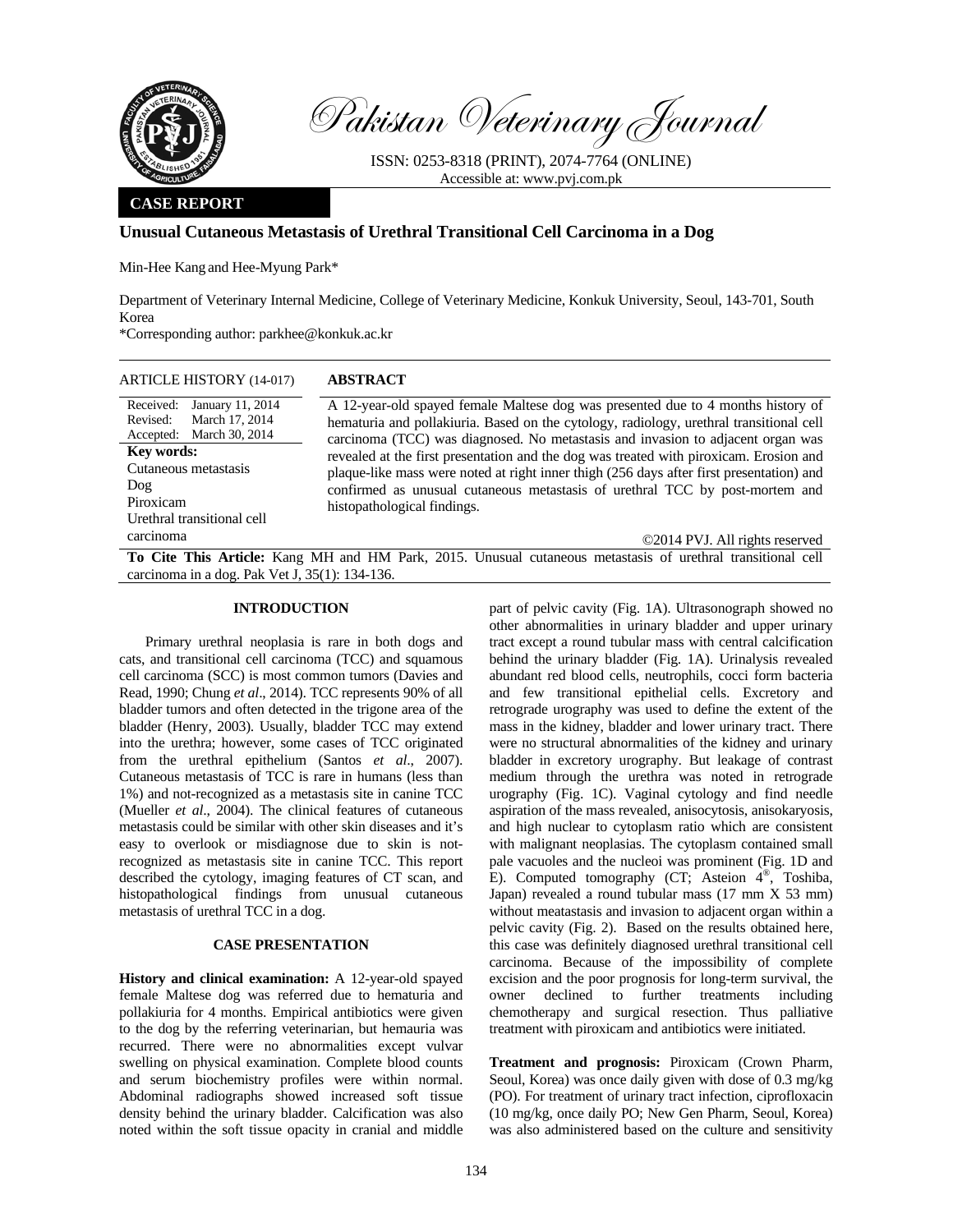test. Despite tumor size was not decreased after medication, there was improved clinical signs including pain during urination, hematuria and pollikiuria. The urethral mass was then re-evaluated one to three months interval and round, well-marginated plaque-like mass lesion was newly observed in right inner thigh 256 days after the first presentation (Fig. 3A). Multiple metastatic nodules in the bilateral lung were also noted on the thoracic radiography. Fine needle aspiration of the skin mass showed that the malignant epithelial cells which had the same features with the urethral mass in this case (Fig. 3B). Clinical signs of the dog were deteriorated, and the skin mass and multiple metastatic lung nodules were enlarged during 3 months. Urethral mass was invaded into urinary bladder and lung metastasis was worsened. The dog had 1-year life expectancy.

On histopathologic examination, the mass had polyhedral neoplastic cells with pleomorphic nuclei, eosinophilic cytoplasm, and distinct cell outline. The packed neoplastic cells were infiltrated to the lamina propria and muscularis interna layer (Fig. 3C&D). Based on histopathology results, this case was diagnosed as a transitional cell carcinoma of urethra which metastasized to other parts of the body including the skin. The dog was in stable disease states during 256 days and survived 356 days only with piroxicam treatment.

#### **DISCUSSION**

According to a literature described previously (Davies and Read, 1990), primary urethral neoplasia is often invasive and metastasis to local lymph nodes, pelvic

organs, lungs and vertebrae occurs approximately 30% in dogs. It was commonly reported that bladder TCC to the several adjacent organs is metastasized. Approximately 50% of the dogs had distant metastases at death and 14% of the dogs were died due to metastatic disease (Mutsaers *et al*., 2003). Most common metastatic sites include lung, regional lymph nodes, and liver. Recently, one study reported cutaneous metastasis of canine TCC during the 7 year study, 104 cases were confirmed as TCC and cutaneous metastasis was detected in 10 (9.6%) cases, mean of 123 days (median, 38 days) after diagnosis of the primary TCC (Reed *et al*., 2013). However, in case reports and literature review, skin was not included both common and miscellaneous metastatic sites and cutaneous metastasis of canine TCC was recognized quite unusual (Henry, 2003; Mutsaers *et al*., 2003).

In the present dog, the primary mass was positioned at the proximal urethra and metastasis to the skin was quite unusual and atypical. Urinary bladder involvement was occurred 3 months after the skin metastasis and the dog lived 356 days after definite diagnosis was made.

In general, due to the invasiveness and metastasis of urethral TCC, complete surgical resection is often not feasible (Caswell, 2011). Single-agent chemotherapy using cisplatin, carboplatin, mitoxantrone and vinblastine were evaluated and median survival time of them was around 130 days (Mutsaers *et al*., 2003). More favorable median survival time was reported when using combination agents and it could be up to 358 days (Henry *et al*., 2003; Mutsaers *et al*., 2003). Non-steroidal anti-inflammatory drug (NSAID) therapy with piroxicam alone or



**Fig. 1:** Radiographs and cytologic evaluation of a dog with urethral carcinoma. **(A)** Abdominal radiographs (plain) revealed abnormal soft tissue opacity behind the urinary bladder and a round tubular mass with central calcification lesions were obtained through ultrasonogram (inset). Excretory urography **(B)** revealed structurally and functionally normal kidney, ureter and urinary bladder and retrograde urography **(C)** showed leakage of contrast medium through the urethra. Vaginal cytology **(D)** exhibited epithelial cells with anisocytosis, anisokaryosis, basophilic cytoplasm, and increased nuclear to cytoplasm (N/C) ratio (Diff-Quik stain, X 400). **(E)** Fine needle aspiration of the mass also reveled anisocytosis, anisokaryosis, high N/C ratio, and the prominent nucleoi (Diff-Quik stain, X 1000).